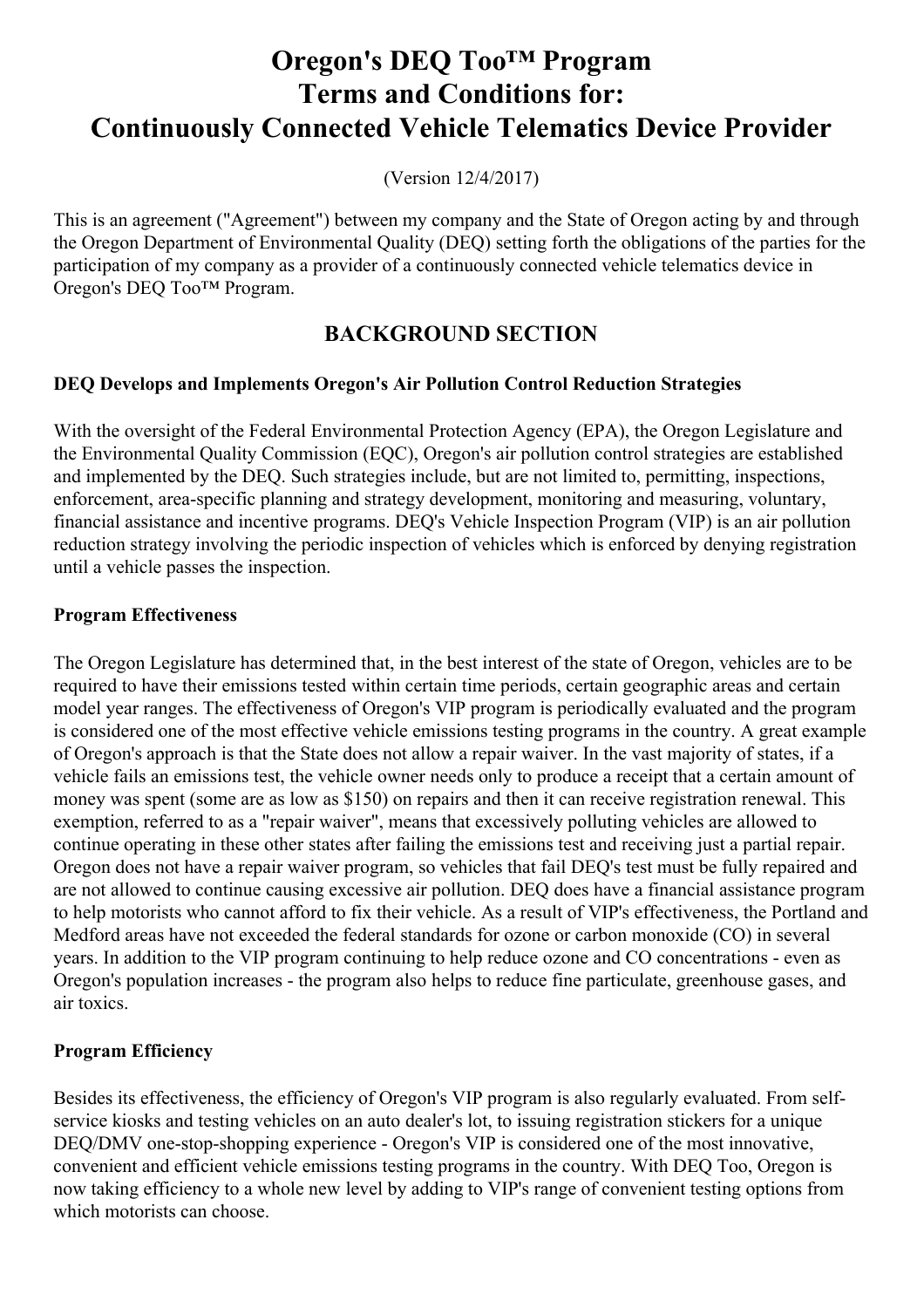#### **The DEQ Too Test Method is** *Not* **about Expanding the Reach of the VIP Program**

DEQ's authority for the VIP program is established by the Oregon legislature and the program's scope is limited in several ways; including those mentioned below. DEQ cannot and does not mandate or provide incentive that vehicle emission tests or repairs be done outside of testing boundaries, model year range, or registration renewal period:

- 1. *Must Test only within certain Geographic Boundaries.* Vehicles must be registered or registering inside specific geographic boundaries in the Portland-Metro and the Medford-Ashland areas.
- 2. *Must Test only within certain Model Year Ranges:*
	- In the Portland-Metro area, the vehicles must be at least 5 years old and no older than a 1975 model year.
	- In the Medford-Ashland area, the vehicle's model age must be between 5 and 20 years old.
- 3. *Must Test only within specified Registration Renewal Period.* Vehicles must be tested only during the period of their DMV registration renewal. The renewal period is based upon registration which expires every 2 years.

DEQ Too is all about program efficiency; it's a new efficient, convenient test method that motorists can choose to use or not use. DEQ Too's objective is *not* about modifying the program's reach; it does not expand the limited scope of the VIP program. So the DEQ Too test method falls squarely under VIP's limited scope just the same as the existing test methods; inspector-conducted tests at Clean Air Stations, the inspector-conducted tests on the lot of auto dealerships, and the inspector-assisted tests when motorists use self-service kiosks. As such, all of VIP's test methods are limited to the exact same testing boundaries, the same model year ranges and the same registration renewal periods.

It is understood that some vehicles registered outside the established boundaries, outside the model year ranges or outside of their renewal periods can also be in need of emissions system repair. And, in fact, motorists with such vehicles can voluntarily use any of DEQ's test methods which may result in the motorist electing to repair the vehicle. It is also understood that businesses have and use non-DEQ Too approved equipment and methodologies, and use conditions and incentives to diagnose and repair vehicles outside of the scope of the VIP program. But DEQ Too, like all the test methods in the VIP program, *does not and will not mandate or provide incentive* that vehicle emission tests or repairs be done in such "voluntary" circumstances. It is critical that the VIP program scope remains consistently within its legislative directive across all VIP test methods. DEQ Too-approved equipment and methodologies are strictly a part of DEQ's provision of a new efficient, convenient test method that motorists can choose to use or not use.

Therefore testing equipment (e.g. telematics device, cable, display screen) and methodologies (e.g. audio, visual, software, app, website) that are officially approved for the purpose of DEQ Too program participation must *not* be associated with or used in any manner which places required conditions upon or provides incentive (financial or otherwise) to vehicle owners, businesses, or other individuals or entities to test or repair Oregon registered vehicles:

- 1. That are intended for registration *outside* of the authorized Portland-Metro and Medford-Ashland geographic boundaries.
- 2. That are *outside* of the authorized model year ranges:
	- In the Portland-Metro area, the vehicles must be at least 5 years old and no older than a 1975 model year.
	- In the Medford-Ashland area, the vehicle's model age must be between 5 and 20 years old.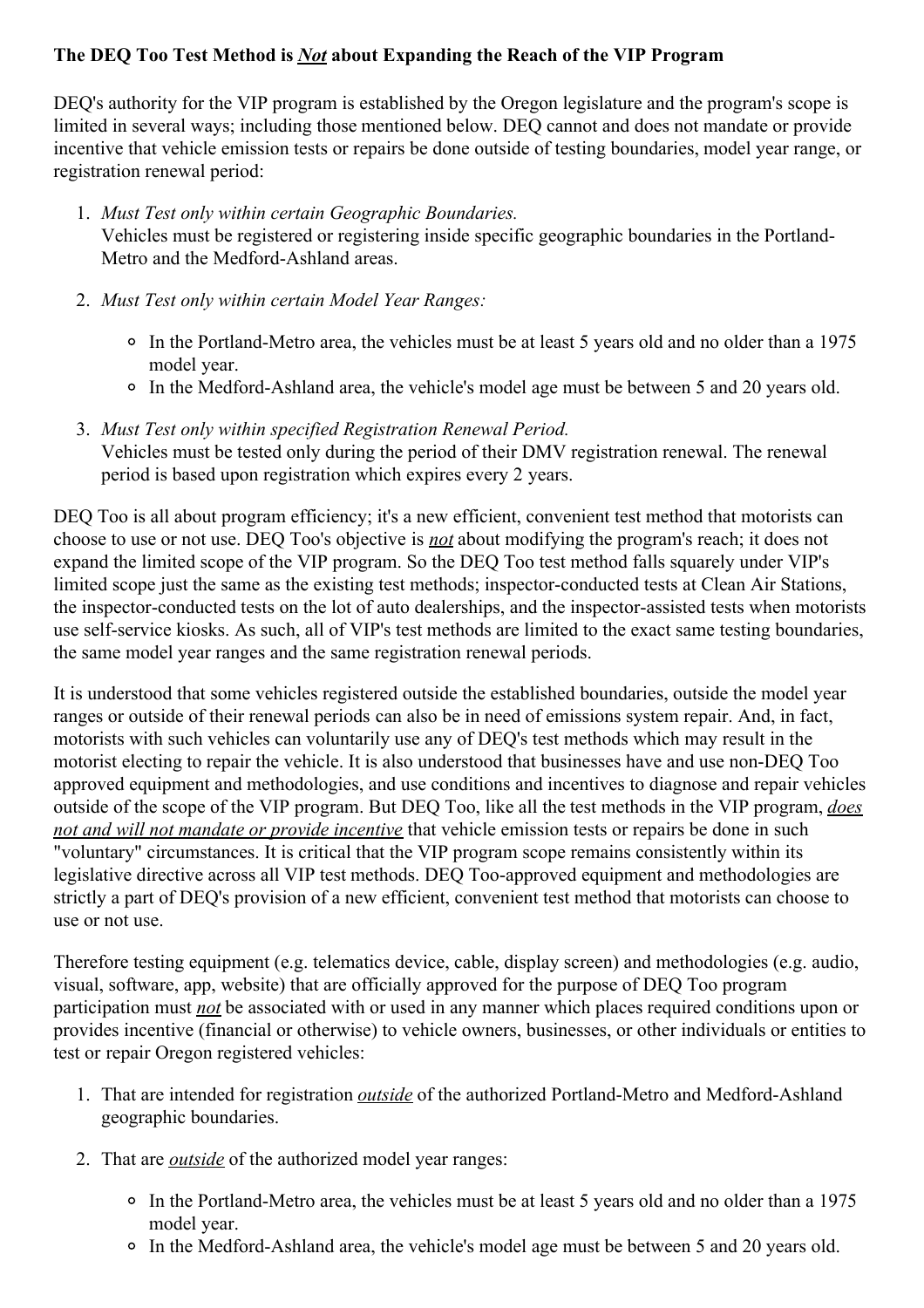3. That are *outside* of their registration renewal period. Vehicles must be tested only during the period of their DMV registration renewal. The renewal period is based upon registration which expires every 2 years.

#### **DEQ Too is Oregon's Newest Vehicle Emissions Testing Option**

In Oregon, motorists refer to the smog test as "Going through DEQ" (Department of Environmental Quality). While DEQ offers several convenient Clean Air Station locations, our average wait time is less than 10 minutes, and we provide weekend and evening hours, we understand it can still be a challenge for our operations to match up with everyone's specific needs. That is why we started allowing for another testing option to evolve in early 2016. Everyone likes choices. Take the evolution of the banking industry where business was conducted only with in-person tellers at first, then ATM machines were introduced and now banking can also be completed using the internet. Similarly, with DEQ, motorists can receive an emissions test with in-person inspectors or self-service machines at our stations and now testing can also be completed using the internet.

The internet option is called DEQ Too and involves the motorist voluntarily authorizing On-Board Diagnostics (OBD) data to be remotely transmitted from their vehicle to DEQ. Instead of visiting a Clean Air Station, motorists test their vehicle at locations they are driving to already. While taking care of their other car needs at such places, they can take care of their *DEQ too*. Participating businesses will lend motorists a telematics testing device to plug into their car and return it a couple of minutes later. The car's OBD data will be immediately transmitted to DEQ and then at the motorist's convenience they can use their smart phone or other device to check results. They'll be able to view diagnostic trouble codes if their Check Engine light is on. Or, if all looks good to pass DEQ's emissions test, they can order their DMV (Driver and Motor Vehicle Services Division, a branch of the Oregon Department of Transportation) stickers online which will arrive in the mail in as few as 3 business days.

Telematics devices manufactured into a vehicle's system to provide turn-by-turn navigation, roadside and stolen vehicle assistance, etc., can also transmit OBD data. In addition, auto fleet services, usage-based auto insurance programs, and other applications utilize after-market Telematics devices which can also transmit OBD data. DEQ will accept data transmitted from these types of continuously connected devices as well. While originally intended for other uses, these can be used for *DEQ too*.

The bottom line is that DEQ wants to ensure motorists have multiple testing options and can decide what's best for them in their particular situation at any given time. The DEQ Too option allows motorists to save time and fuel; and even help reduce air pollution.

## **DEQ Makes the Determination of Test Results**

The Department's Environmental Quality Commission authorizes remote, self-service testing via Oregon Administrative Rule 340-256-0358(1). DEQ is the only entity authorized to determine and provide the emissions testing results to vehicle owners.

#### **The 2 types of Telematics Devices**

1. *Continuously Connected* vehicle telematics device (hereinafter interchangeable with "C-type" device). This device is one that is continuously connected, 24/7 to one vehicle. These C-type devices are either built-in to the vehicle's system during auto manufacturing or plugged-in aftermarket. By comparison, the other telematics device (S-type) can be shared for use by multiple vehicles.

The C-type device has a primary objective *other than* transmitting OBD data to DEQ. Examples of after-market C-type devices include use by auto fleets to optimize driving routes and maintenance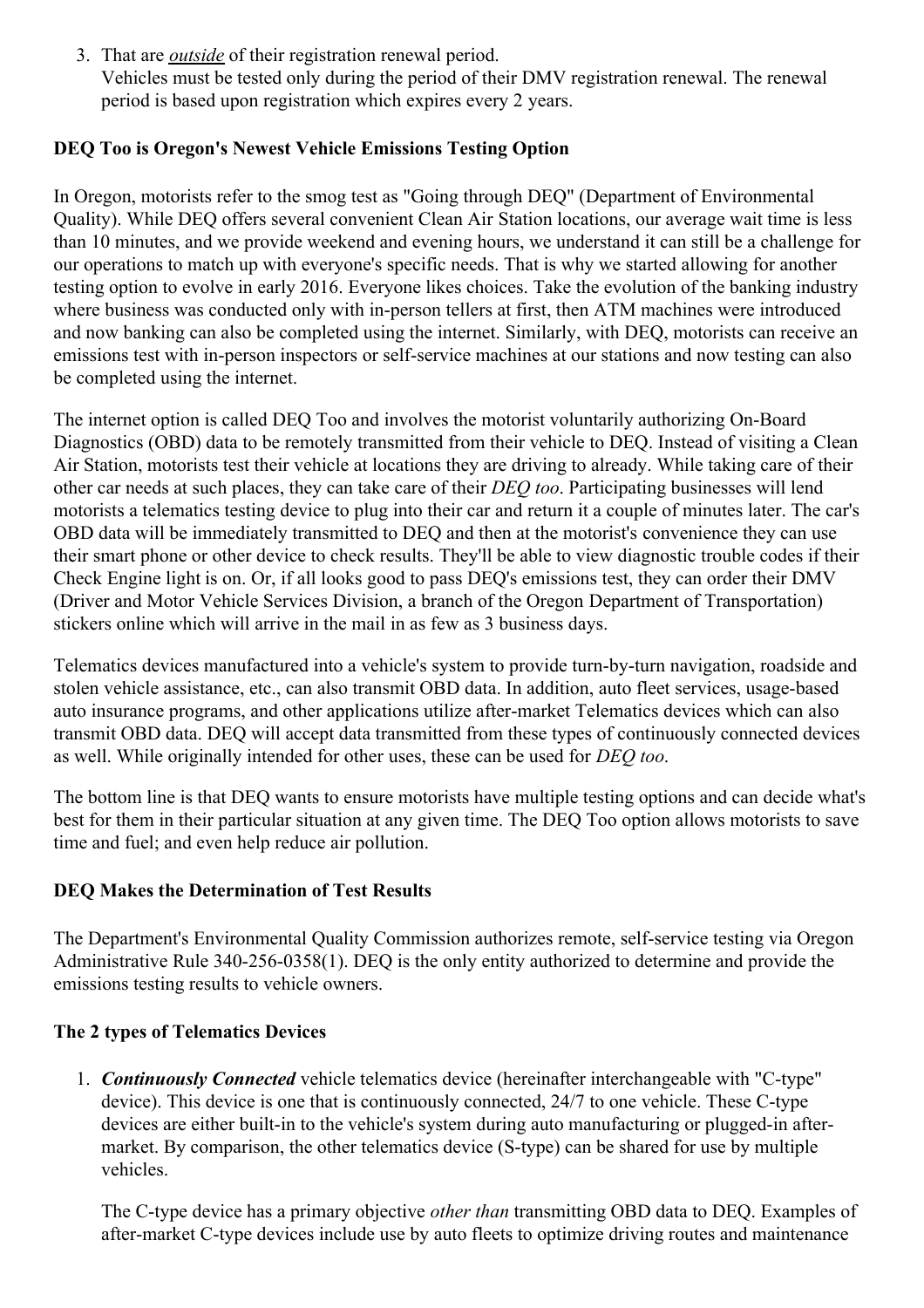schedules and by usage-based auto insurance programs to help motorists achieve lower premiums. Key purposes of built-in, C-type devices are roadside assistance, stolen vehicle assistance, turn-byturn navigation, hands-free calling, etc. Regardless of their primary purpose, these continuously connected devices can also capture OBD data and so they can be used for *DEQ too*.

2. *Shared* telematics device (hereinafter interchangeable with "S-type" device). A S-type is an aftermarket plug-in device that can be shared for use by multiple vehicles; one vehicle at a time. By comparison, the other telematics device (C-type) is continuously connected to and used by only one vehicle.

The objective of the S-type device is for use with multiple vehicles to transmit a snapshot of each vehicle's OBD data to DEQ. The general public would use S-type devices by borrowing them from participating host locations that exist for a primary purpose other than transmitting OBD data. For example, if a gas station participated as a host, their primary purpose is for motorists to refuel their vehicle. However, by briefly borrowing the device, motorists could take care of their *DEQ too* while they are refueling.

#### **The 5 types of Business Participants**

DEQ Too relies on an open market approach whereby voluntary participation in a given role is open to any company that meets certain terms and conditions. Each business participant type and their role is as follows:

1. **C-Type Device Provider** is the company with which the vehicle(s) owner enters into the original agreement to lease, own and/or activate the telematics device.

DEQ will only enter agreements with prospective C-Type Device Providers that provide at least one primary service that has shown specific and sustained demand for the service for the last 12 months. It is in the Program's best interest to ensure that any C-Type Device Provider has a proven, sustainable primary service that necessitates a 24/7 continuous connection, rather than becoming a telematics company that goes into business solely to test vehicles. S-Type Device Providers serve in that role via Hosts, Auto Dealerships and/or Fleets. The sustained demand for the service does not necessarily need to be demonstrated by the prospective C-Type Device Provider itself. It can be demonstrated by any company. For example, a new telematics device for Usage-Based Insurance would not need to demonstrate that there's a sustained demand for such a service.

2. **S-Type Device Provider** is the company with which the Host, Auto Dealership and/or Fleet enters into an agreement to lease, own and/or activate the telematics device.

DEQ will only enter S-Type Device agreements with companies that have met specific, technical and sustained demand for the use of OBD plug-in equipment for the last 12 months. This experience demonstrates that the company successfully and actively oversees the quality and technical support of the OBD-related equipment it provides. In an open-market system like DEQ Too, such experience is in the Program's best interest to make certain that the Program itself maintains quality standards to ensure long term viability of the program.

3. **Hosts** own or operate a business that has an S-type device that is used on location voluntarily by a motorist or by the host on behalf of the volunteering motorist. The objective is to allow transmission of OBD data to DEQ from the business location. Having the S-type device is in addition to the business' primary product/service. Examples of possible device-borrowing locations include, but are not limited to: gas station, auto service, repair, parts and car washing companies.

DEQ will only enter agreements with prospective Hosts that provide at least one primary service or product that has shown specific and sustained demand for the service/product for at least 12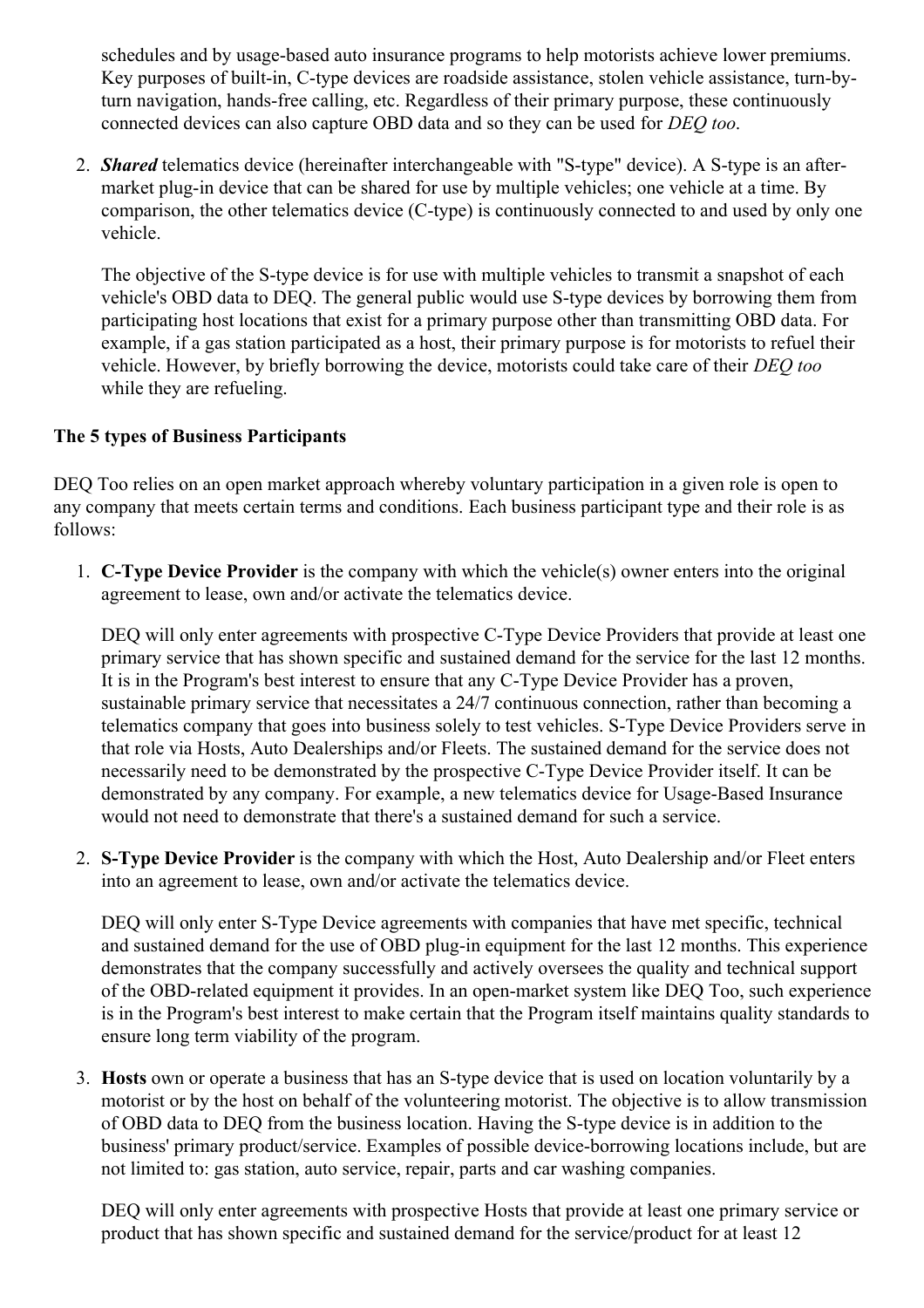months. It is in the Program's best interest to ensure that any Host has a proven, sustainable primary service or product, rather than becoming a business location solely for testing vehicles. That service already exists with the testing service that DEQ provides at its Clean Air Stations. The sustained demand for the product/service does not necessarily need to be demonstrated by the prospective Host itself. It can be demonstrated by any company. For example, a new gas station would not need to demonstrate that there's a sustained demand for such a product.

- 4. Companies with a **Fleet** of vehicles voluntarily use the devices to transmit OBD data from the vehicles they own/operate to DEQ and subsequently retrieve results from the DEQ Too website.
- 5. **Auto Dealerships** voluntarily use the devices to transmit OBD data to DEQ from the vehicles they own/sell and subsequently retrieve results from the DEQ Too website.

When a company enrolls to participate and meets the terms and conditions for one of the above roles, DEQ places them on one of the five list-types as an "Official DEQ Too Business Participant". When a general public vehicle owner voluntarily uses a telematics device to transmit OBD data to DEQ, they do not need to enroll with DEQ Too in advance, but they must agree to certain terms and conditions on the website before results will be shown.

#### **Vehicle owners will obtain results on the DEQ Too website**

- The vehicle owner will enter their license plate or VIN to display their test results.
- If the vehicle is "Unready", the website will indicate what that means.
- If DEQ has failed the vehicle (Check Engine Light has been commanded "ON"), the website will indicate why and provide a link to DEQ's Recognized Auto Repair Shops.
- Once the vehicle has passed the test, the owner will pay DEQ's certification fee via the website.

#### **How the DMV registration process works in Oregon; specifically with the DEQ Too Program**

- The C-type device company will need the general public motorist or fleet to provide their registration expiration date to the company; but that date is not connected to the VIN, per se. In Oregon, registration stickers are issued for a vehicle to be affixed to the vehicle's front and back license plates - but then the license plates (along with their stickers) may be moved to a different vehicle. DMV must be made aware by the vehicle owner of the license plate/registration switch, but the C-type device provider wouldn't know. Therefore, the C-type device provider and their customer must coordinate closely to ensure that the provider has the correct registration expiration date on file for the connected vehicle.
- Dealerships: When using DEQ Too, dealerships will *not* be able to use remote OBD test results to obtain DMV vehicle registration at a DEQ Clean Air Station. Dealerships will be made aware of this when they enroll as a DEQ Too Business Participant.
	- Dealerships participating in DMV's Electronic Vehicle Registration Program (and/or their customers purchasing vehicles) receive vehicle registration and stickers directly through the EVR Program.
	- Non-EVR dealerships (and/or their customers purchasing vehicles) receive vehicle registration through the mail or in-person at a DMV field office.
- Fleets: When using DEQ Too, fleets will *not* be able to use remote OBD test results to renew their registration at a DEQ Clean Air Station. Fleets will be made aware of this when they enroll as a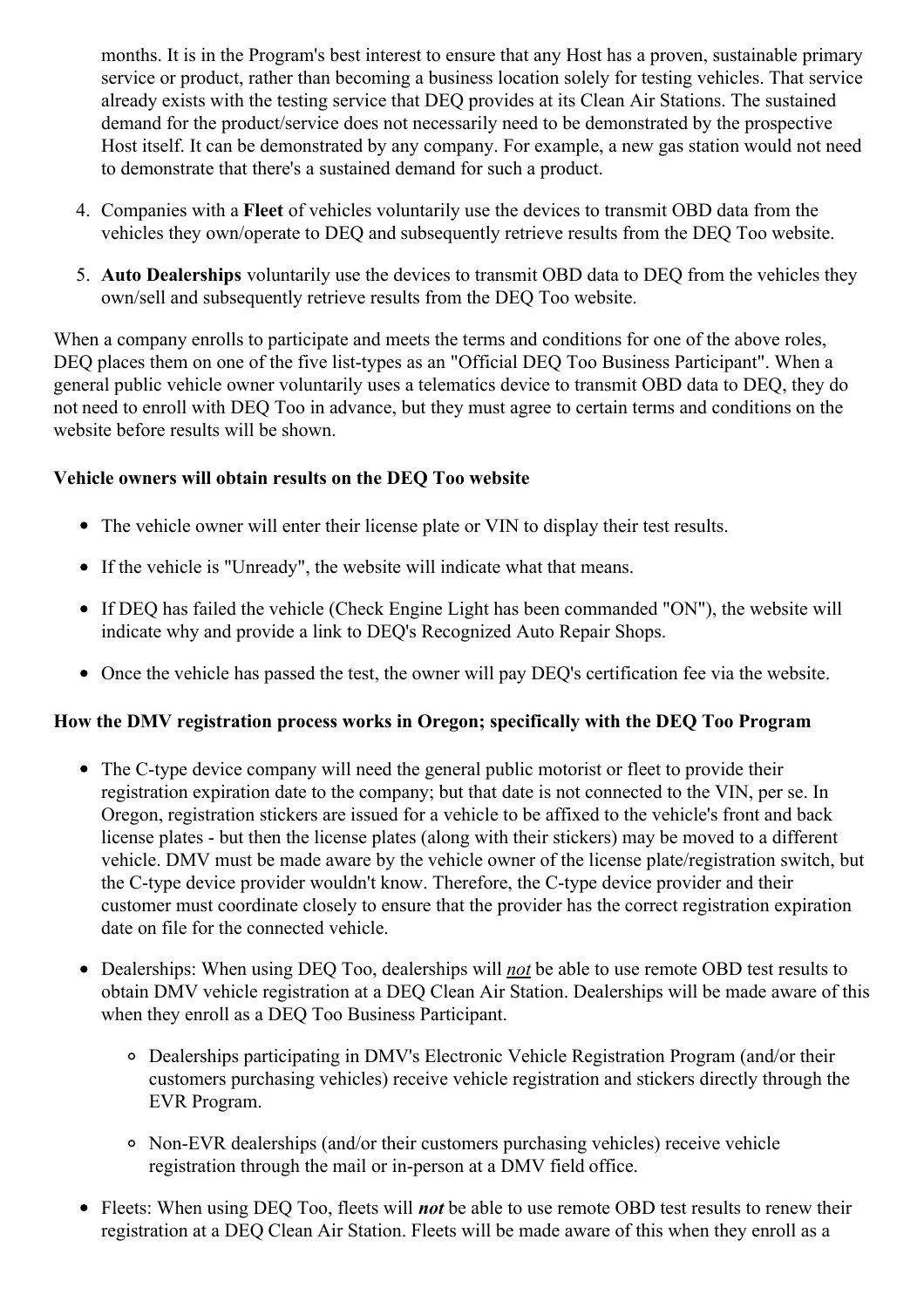DEQ Too Business Participant.

- DMV-Registered-Fleets receive and maintain "Permanent Fleet" license plates from DMV. A detailed renewal process is required for these fleets which does not involve registration renewal stickers or online renewal with DMV.
- For vehicle's that are a part of a company's fleet, but not a part of DMV-Registered-Fleets, renewal is required and these license plates do use registration renewal stickers. These fleettypes renew vehicle registration through the mail, in-person at a DMV field office, or online with DMV.
- General Public Motorists: When using DEQ Too, motorists will *not* be allowed to use remote OBD emissions test results to renew registration via the mail, in-person at a DMV field office or at a DEQ Clean Air Station. Motorists will be made aware of this prior to purchasing a DEQ E-Certificate on the DEQ Too website. Renewal of registration must *only* be done on-line with DMV in order to participate in Oregon's DEQ Too program:
	- Renewal reminders are mailed from DMV to the vehicle owner about 90 days prior to the date the vehicle registration stickers expire on a license plate. The renewal reminder also serves as the renewal application. The renewal reminder comes with an on-line renewal access code.
	- At the moment a motorist obtains a DEQ E-Certificate through the DEQ Too website, DMV immediately receives data from DEQ indicating that the vehicle has passed the emissions test. Then the motorist can renew on-line with DMV and receive registration stickers in the mail in as few as 3 business days.
	- The ability for the general public to renew their registration on-line with DMV is about a 165 day window. As early as 90 days before the registration expiration date and then 75 days after. Other than that window, on-line renewal with DMV is not allowed.

# **PROGRAM OBLIGATIONS**

On behalf of my company, I agree to the following terms and conditions:

## *Originally Intended Features* **of a Continuously Connected Vehicle Telematics Device**

We are a company with which a vehicle owner directly or indirectly enters into the original agreement to lease, purchase and/or activate a continuously connected telematics device (a "C-type" device). A C-type device is either built-in to the vehicle during manufacturing for the auto market, or as an after-market device, it is plugged-in for continuous use in one vehicle. Our devices may have any of several features to meet the original intended needs of our various customers. Examples of such features include fleet data, usage-based auto insurance, GPS, roadside assistance, etc.

## **DEQ Too is an** *Added Feature* **of our Telematics Device Services**

For use in Oregon's DEQ Too program, we have added a feature to transmit a snapshot of OBD data to DEQ.

- Our devices meet the requirements of the Oregon DEQ Remote OBD Specifications Document for Telematics Device Providers.
- We allow vehicle owners to use this added feature to transmit OBD data to DEQ if at least the following conditions are met: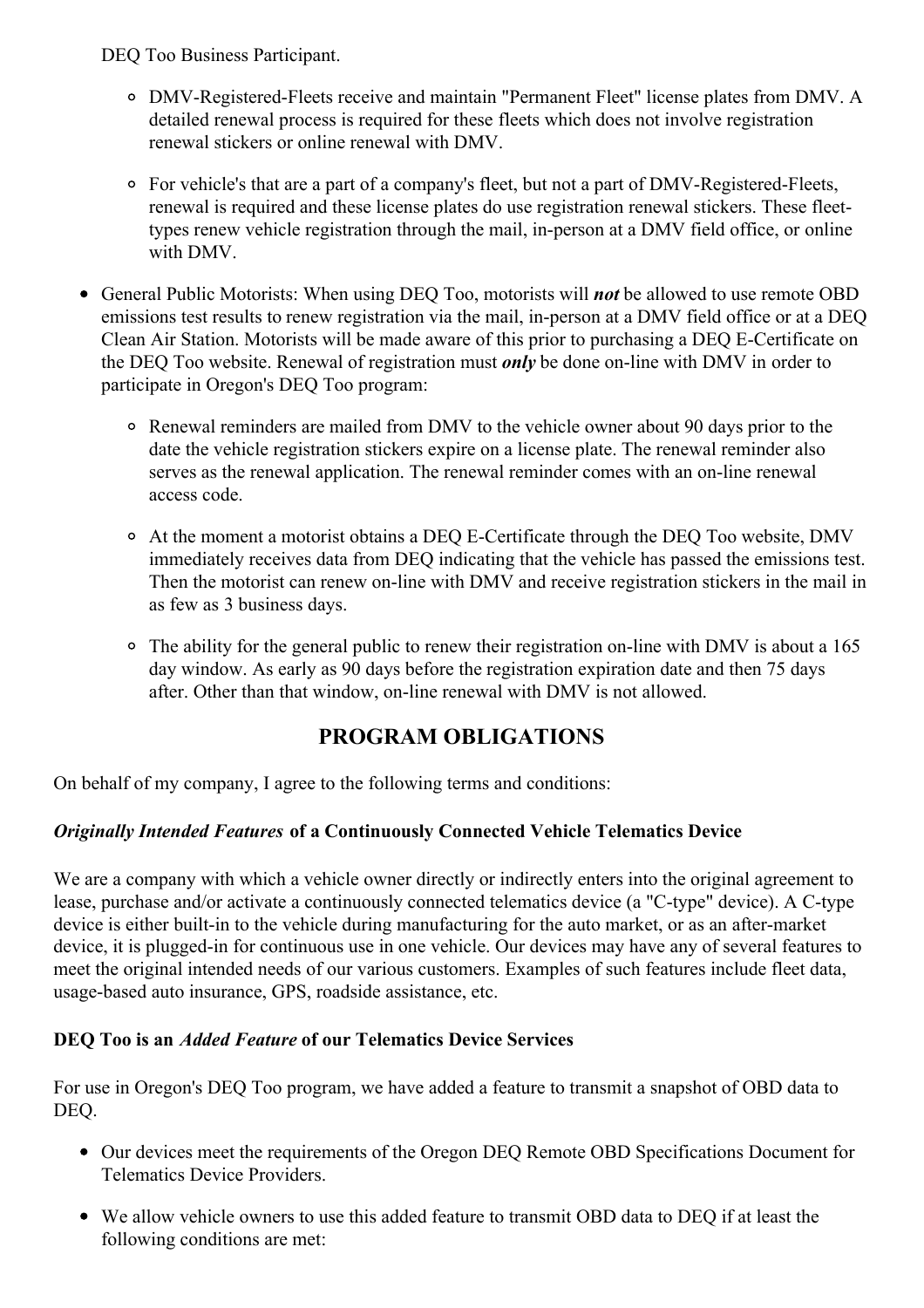- Each vehicle owner voluntarily provides our company with permission to transmit their OBD data to DEQ. When granting us the permission, we inform the owner that they are not bound to use DEQ Too to pass Oregon's vehicle emissions test. They can elect to test at a DEQ Clean Air Station even after enrolling in our program.
- A valid E-VIN exists for the owner's vehicle(s) (typically 2005 and newer model year vehicles)

#### **Tampering with or Altering OBD Systems is a Violation of the Federal Clean Air Act**

Our company understands that it is a violation of Section 203(a)(3) of the Federal Clean Air Act to tamper with or to alter an OBD system from its original equipment configuration. We will not alter the OBD System on any vehicle and we will not alter any data that we receive from any vehicle's OBD system.

## **Strictly Within Scope of VIP Program and Only DEQ Makes Compliance Determination**

As described in the Agreement's Background section, we will not allow our DEQ Too-approved equipment and methodology to be used in any manner which places required conditions upon or provides incentive to vehicle owners, businesses, or other individuals or entities to test or repair Oregon registered vehicles which are outside the scope of the VIP Program. Compliance determination is solely DEQ's role. Our company will not provide any vehicle emissions inspection pass/fail/unready determination. We will not use any statement similar to "Your vehicle is not ready for DEQ's test" or "is Unready for DEQ's test", "Your vehicle has Failed DEQ" or "Has passed DEQ" or "Should pass DEQ" or "Only results that are, or appear to be, in compliance with emission standards will be sent to DEQ". However, as described in the next section, our company may relay detailed and common knowledge information about OBD to provide value to our customers.

#### **Communication about OBD Details and Common Knowledge Information**

We may offer a feature to communicate detailed emissions system data for motorists with continuously connected telematics devices. This feature could help keep the vehicle owner more aware of their vehicle's emissions system at all times rather than just when their vehicle is due for their DEQ test every two years. Via communication methods such as text, email or their internet account with us, when we notice a vehicle Malfunction Indicator Lamp (MIL) is commanded on or monitors are unready, we may inform the owner and let them know what this means. This could include providing any Diagnostic Trouble Codes (DTCs) we see. When providing these details, we may relay the common knowledge information that vehicles with their MIL on or with monitors unready may have difficulty meeting smog compliance and could cause excess air pollution. If our device is capable of clearing MIL/DTCs, we understand that without proper repair, such action does not help vehicles pass emissions testing and we relay this fact to our customers.

#### **Communication on Data Transmittal to DEQ and Customers Enrolling in our Program**

As part of our company's documentation when we initially enroll as a DEQ Too Business Participant, we will inform DEO which communication method we will use. While we have less than 5,000 vehicle owners enrolled in our program to use DEQ Too, we may use the basic communication method, as set forth below. However, no later than 6 months after reaching our program's 5,000th enrollee, we must use the advanced communication method; also set forth below. Regardless of which communication method we use, whenever we transmit data to DEQ we will follow the Oregon DEQ Remote OBD Specifications Document.

#### **1) Basic Communication Protocol**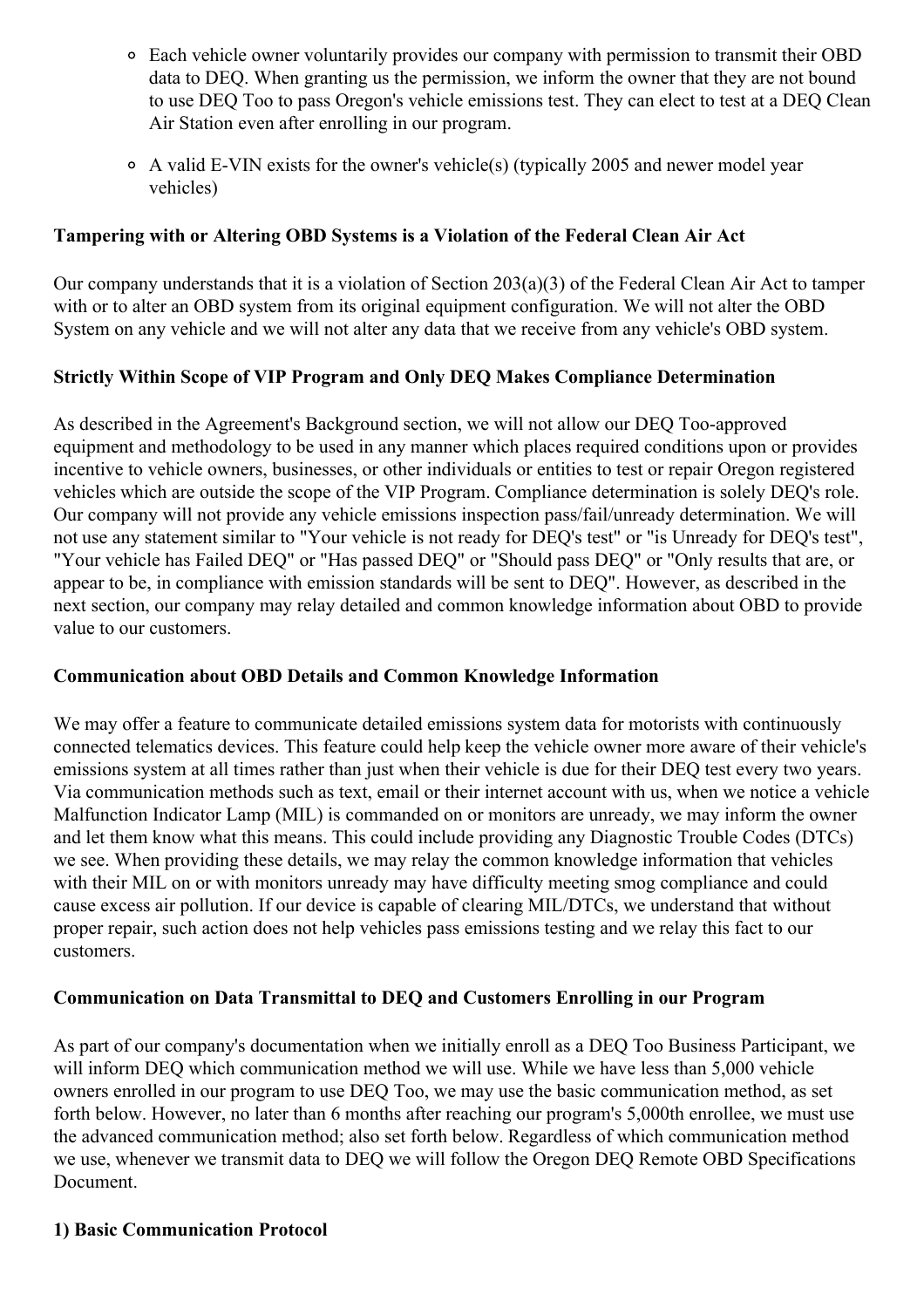We will maintain a method for our customers to enroll in our company's program to send OBD data to DEQ and explain when they can check their results at [www.DEQToo.org](http://www.deqtoo.org/). We will not allow enrollment of vehicles that are ineligible for DEQ Too (those that are not OBD II compliant or those that do not have an Electronic VIN). Enrollment will include our customers providing us with their vehicle registration expiration date(s). Customers will be able to modify their enrollment data as needed.

Starting from the 90th day preceding the customer's vehicle registration expiration date, we will begin to transmit one vehicle OBD record per day to DEQ. If a customer originally enrolls in our program during that 90 day timeframe, we will start transmitting data as soon as possible after their enrollment. These daily transmissions will continue for a minimum of 7 days before and a maximum of 70 days after the expiration date. Besides OBD records, no other information (including personal data) will be transferred to DEQ as part of the data transmission.

#### **2) Advanced Communication Method**

We will provide a service-desk phone number to our customers and maintain a method for our customers to enroll in our company's program to send OBD data to DEQ. We will not allow enrollment of vehicles that are ineligible for DEQ Too (those that are not OBD II compliant or those that do not have an Electronic VIN). Enrollment will include, but not be limited to, our customers providing us with their vehicle registration expiration date (except dealerships) and a means to contact them such as an email address or phone number. Customers will be able to modify their enrollment data as needed.

We will transmit a single OBD record to DEQ whenever our customer authorizes us to do so. This record could be for the purpose of DMV vehicle registration renewal, to find out why a vehicle's Check Engine Light is on, or for other reasons. If the arrangement with our customer allows transmittal only during the time of DMV vehicle registration renewal, then:

- Starting from the 90th day preceding the customer's vehicle registration expiration date, we will transmit a single OBD record to DEQ. If a customer originally enrolls in our program during the 90 day timeframe, we will transmit their first record as soon as possible after enrollment.
- Once it has been determined that we should not send any further records during the customer's current registration renewal cycle, we will stop transmitting data to DEQ. We will not transmit a record after the 70th day following the current registration cycle expiration date.

Under the advanced communication method, every time we send a record to DEQ, we will relay to our customer when the transmission record has successfully reached DEQ, letting our customers know they can check their results at www.DEQToo.org. Based on the results our customer learns from DEQ's website, the customer will help us determine if and when we need to send additional OBD records to DEQ. If and when a communication method becomes available that does not involve our customer's assistance in making that determination, we may use that method instead. Besides OBD records, no other information (including personal data) will be transferred to DEQ as part of the data transmission.

#### **Providing DEQ with our Telematics Device Serial Numbers**

We will provide to DEQ the unique serial numbers (LINK ID) for each device or the range of numbers that we anticipate being used in the DEQ Too program. We will let DEQ know if and when we need to add or delete device ID numbers. As indicated in the Oregon DEQ Remote OBD Specifications Document, our device serial number will not exceed 60 alpha-numeric characters starting with a Manufacturing ID abbreviation, followed by abbreviation of device name, then the ID number. Using an abbreviated device name in the serial number is for if/when our company has more than one device model.

#### **Communication about Financial Transactions**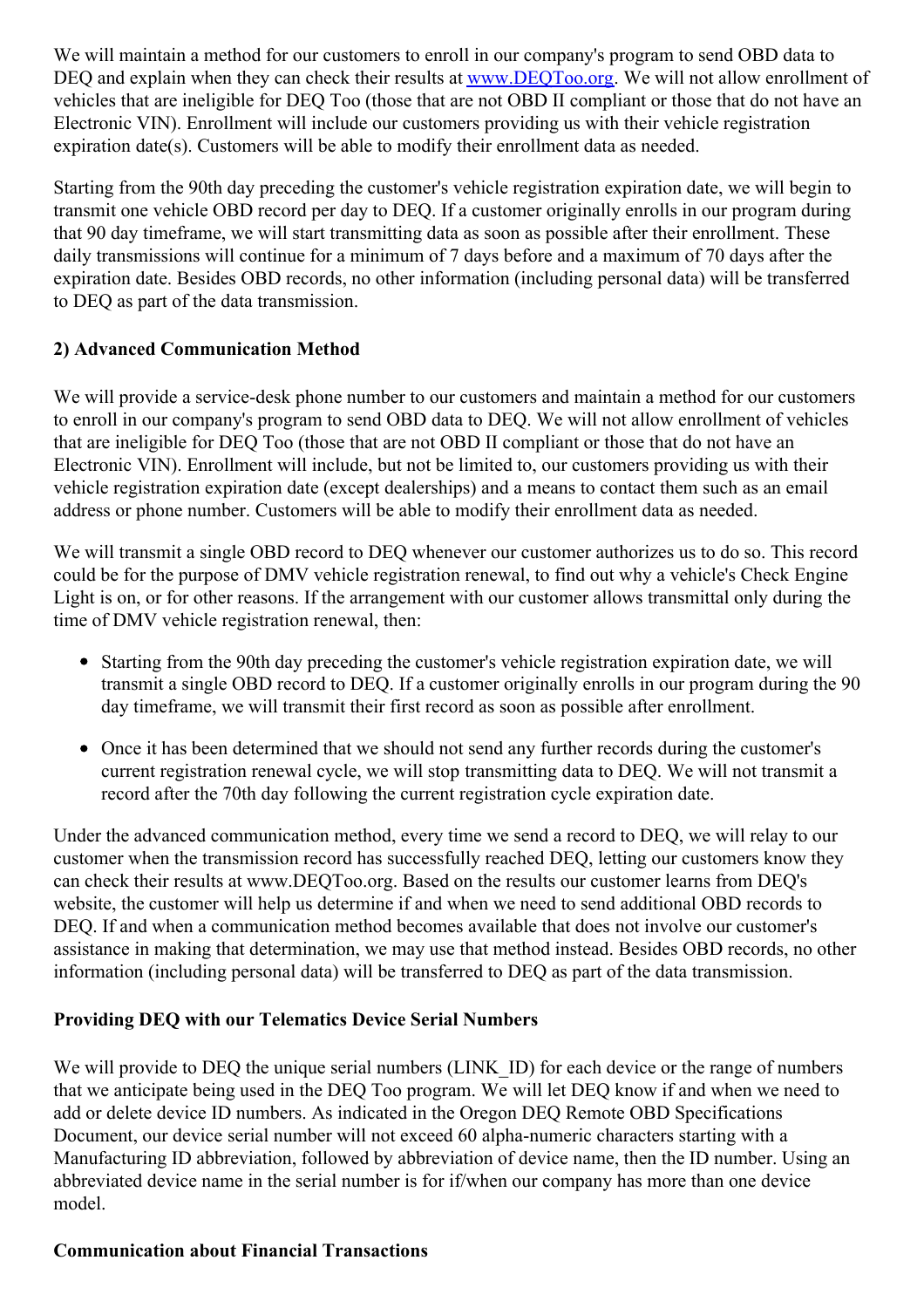If we charge money for our device in whole or in part because of the feature to transmit OBD data to DEQ:

- We will only charge money to our direct customer; namely the customer that signed up for and is using our device.
- We will describe to DEQ the billing frequency and mechanism we will use with our direct customer.
- We will clearly describe to the customer any device lease amount, selling price, per-usage fee or other financial charge to transmit OBD data to DEQ. The title and description of the fee will make it clear that DEQ does not require the charge, does not set the amount and none of the money goes to DEQ.
	- Acceptable titles include, but are not limited to, "Diagnostic Data Transmission Fee", "Diagnostic Device Purchase Price" and "Diagnostic Device Lease Amount".
	- Unacceptable titles include containing the terms "DEQ", "DEQ Too", "VIP", "Convenience Fee" or anything similar.

If a customer wants us to pay for, on their behalf, the DEQ Clean Air E-Certificate fee, we will charge the customer as they must ultimately bear the full cost of that fee. Any such arrangement will be clearly communicated in advance to customers.

#### **User Interface Software**

If we elect to provide user interface software that allows motorists to use the interface instead of, or in addition to, using the official DEQ Too website, we understand and will make it clear that:

- DEQ does not require us or the motorists to use any interface software; the DEQ Too website can work as a standalone system.
- Prior to using the software, we, or a Partner on our behalf, will first receive DEQ's approval. After demonstrating to DEQ how the interface software works, DEQ will have up to 30 days to indicate what changes, if any, are required.
- DEQ has a strong interest in ensuring that features of the DEQ Too website and program are represented in a certain manner to all users. Therefore, DEQ's review includes, but is not be limited to, the following:
	- The user interface methodology aligns with the intent of any portions of this Agreement.
	- All the data entry that the DEQ Too website receives via the user interface must be authorized by the motorists and done as DEQ requires.
	- All the output and communication the motorists receive from the DEQ Too website via the user interface must be done as DEQ requires. This includes indication that test results have been determined solely by DEQ.
	- If any mobile display screen device is used as part of our methodology to complete transactions with the DEQ Too website, then its outermost edges, including any protective casing (built-in or otherwise), shall have the following maximum dimensions:
		- a.  $6\frac{1}{4}$  inches long
		- b. 3¼ inches wide
		- c.  $1\frac{1}{4}$  inch thick

These dimensions do not apply to any peripheral equipment designed to charge, store or carry the display screen. This does not apply if the methodology includes our company having the motorist use their own display screen (e.g. motorist's smart phone).

- Any problems caused by the user-interface software is our responsibility.
- We will not indicate that we created the remote OBD testing option in Oregon. The software will display the DEQ Too logo on user screens that DEQ requires. Note: The testing method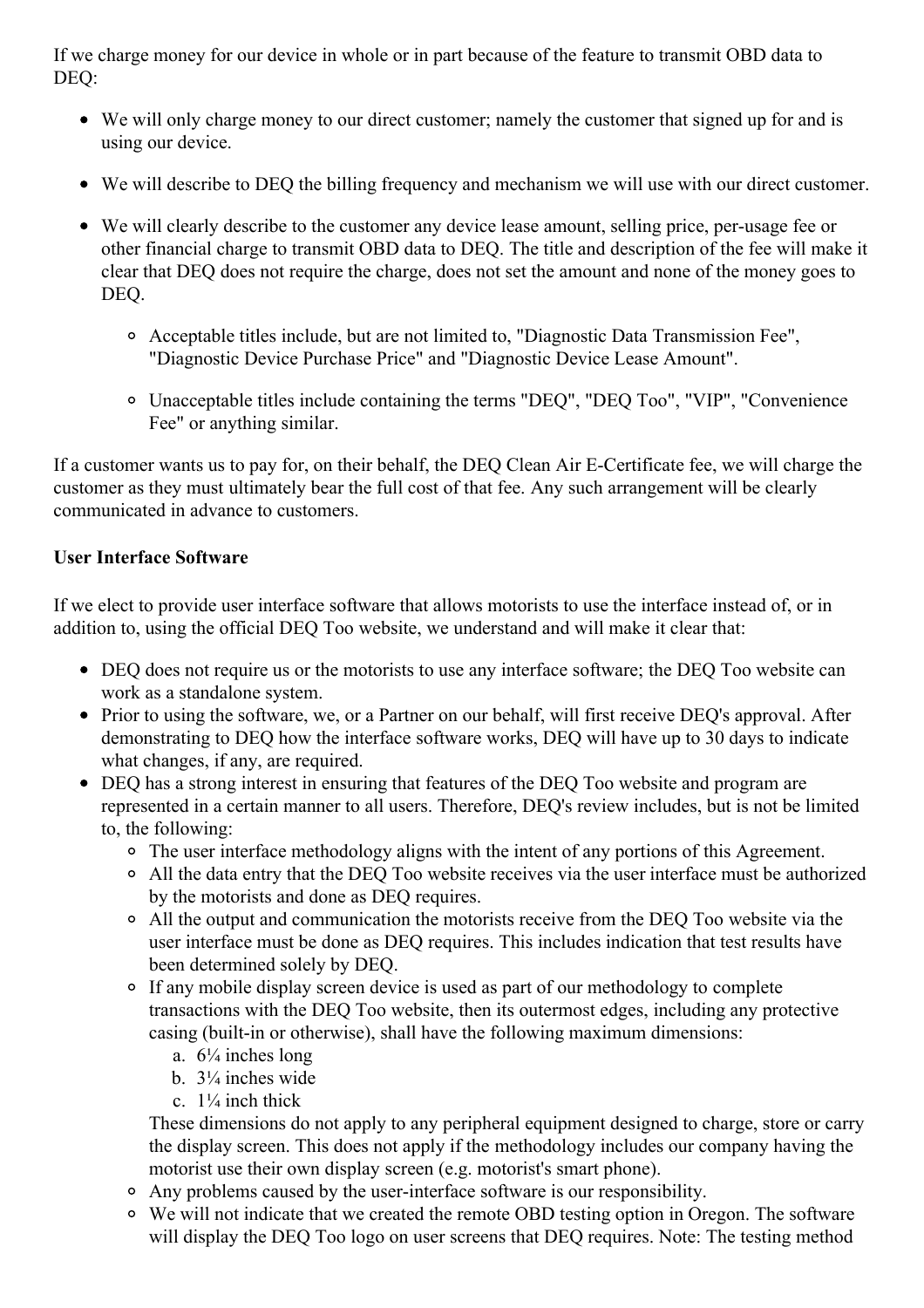is made possible in Oregon only because DEQ initiated this convenient option. The Oregon Legislature provided the statutory authority to DEQ and its commission to develop rules authorizing remote OBD testing.

#### **Partnerships with Other Companies**

In participating in Oregon's DEQ Too program, we may partner with one or more companies to help implement the DEQ Too program or who may otherwise interface with actual or proposed customers regarding the DEQ Too program (our "Partner" or a "Partnership"). We will provide to DEQ a description of the nature of any Partnerships we currently have. Since we may change Partners or add some, if anything changes significantly in the nature of our type of Partnerships, we will inform DEQ within 15 days of the change. Example partnership-type descriptions include, but are not limited to, retailers of devices (online or in-store), auto insurance companies using devices for their usage-based insurance program, and an auto manufacturing company using built-in devices providing GPS, or roadside assistance.

DEQ may acknowledge that our company and our Partner companies are involved in the DEQ Too program. The form of acknowledgement may include, but not be limited to, DEQ mentioning our Partner or partnership-types on the DEQ Too website. Within 15 days of a written request from DEQ, we will provide to DEQ a list (or website link) of the names of our current Partners. If DEQ deems that our partnership-type is not in the best interest of DEQ, DEQ may elect to terminate this Agreement.

We have full responsibility to DEQ for the duties and obligations under this Agreement. We maintain full responsibility regardless of whether they are performed by us or our Partners. If one or more of the following obligations are applicable to the role performed by a particular Partner, then we will provide a copy of this agreement to the Partner and ensure the Partner complies with the applicable obligation(s):

- The section on Advertising and Explaining the Use of our Devices with DEQ Too
- The section on Financial Transaction Communication
- Not act as an Agent or Employee of DEO
- Keep Confidential Information confidential

## **Advertising and Explaining the Use of our Devices with DEQ Too**

We acknowledge that DEQ has a strong interest in ensuring that the communication directed toward existing or potential customers or Partners accurately represents the DEQ Too program. Therefore, we will provide to DEO for DEO review and approval all communication content we, or our Partners, intend for explaining and advertising the use of our telematics device with Oregon's DEQ Too program. This includes communication we intend to relay to any external audience that our company is involved in remote OBD in the State of Oregon. If DEQ does not provide a response to us within 15 days of receiving the material, then the communication content will be deemed approved. Such communication related to the DEQ Too program includes, but is not limited to, the use of the DEQ Too logo and any written and verbal messaging to existing or potential customers or Partners using signs, mail, coupons, newspaper, magazines, computer/phone applications, texts, emails, websites, blogs, TV, radio, social media, etc. And our advertising will not solely be about emissions testing. After all, we are in business for our primary product(s) and/or service(s) which is what we normally advertise about to attract customers.

DEQ will provide us an electronic copy of the DEQ Too design mark (logo) and grants to us the right to use the logo only after DEQ has placed us upon the DEQ Too Business Participant List. The logo (which resembles an Oregon license plate) and the word mark ("DEQ Too™") are trademarks of DEQ and the property of DEQ. We, and our Partners, shall use the logo and word mark in conformance with the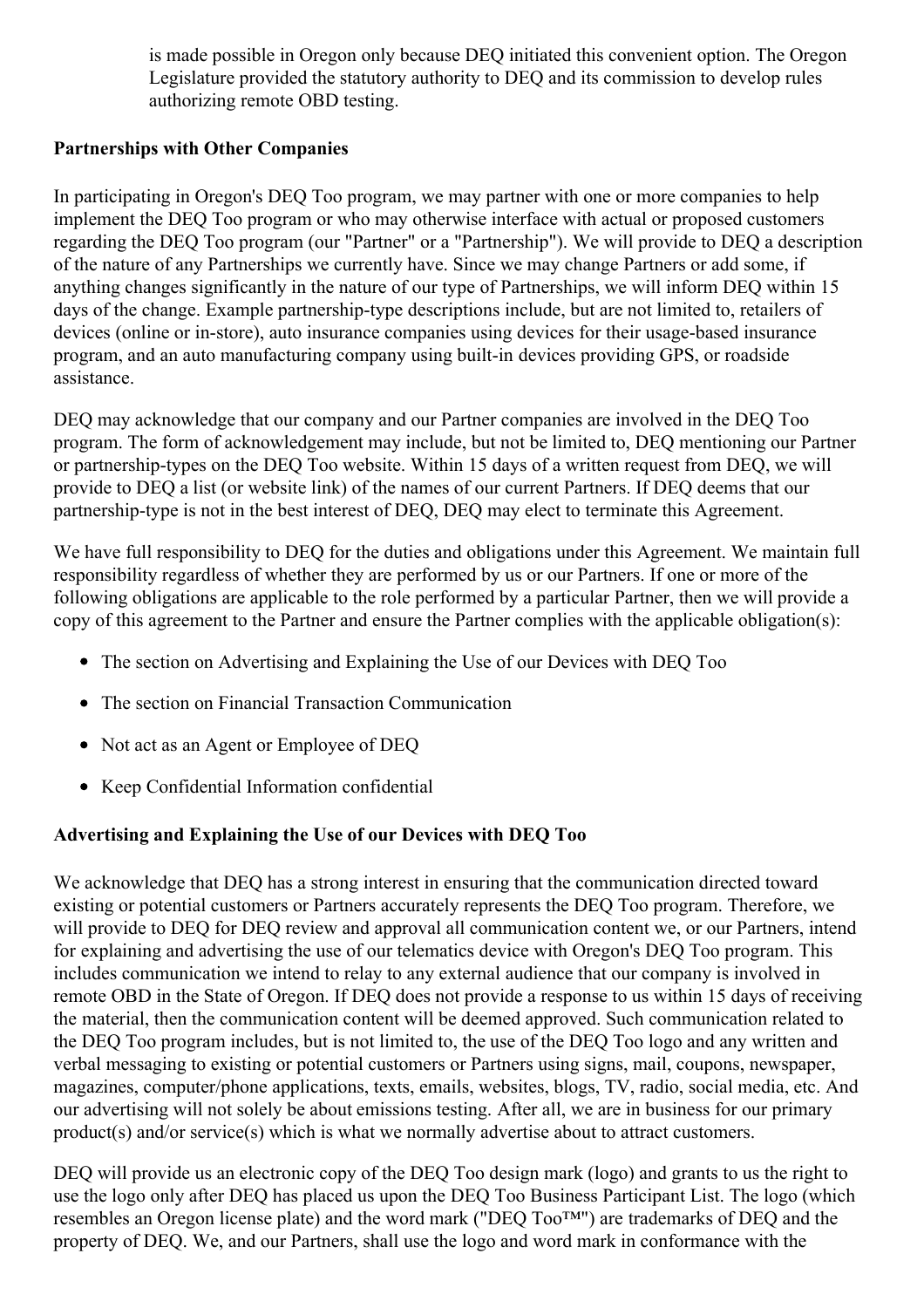Authorized Use of DEQ Too Trademarks document. Upon removal of our company from the DEQ Too Business Participant List, we will immediately cease the use of the DEQ Too logo and word mark and ensure our Partners also do so.

The Business Participant List on the DEQ Too website may include our business name, logo/trademark, address, email and phone number. The business name will be hyperlinked to our DEQ-approved internet landing page that contains a description of our device's ability to be used for DEQ Too and the associated price. Using any part of this information, DEQ may broadly share (e.g. TV interview, news releases) that our company is participating in DEQ Too. We grant DEQ the right to use our official logo/trademark for the purpose described above and we will provide to DEQ an electronic copy of this along with any conformance guidelines. If we do not have an official logo/trademark, then a distinguishing branding about our company will be used (e.g. from top of our letterhead or on our webpage). Upon removal of our company from the DEQ Too Business Participant List, DEQ will immediately cease the use of our logo. This agreement does not grant DEQ any rights, title, or interest in or to our intellectual property rights.

If we include Oregon's DEQ Too services as part of advertising our devices to existing and potential customers and Partner companies, we will inform them of the information available at [www.DEQToo.org](http://www.deqtoo.org/) and that we do not have an exclusive arrangement with DEQ to provide this service and that DEQ does not endorse any telematics device provider over another. We will ensure our Partners also do so if they advertise to existing and potential customers.

#### **Estimating and Tracking Potential and Actual Program Demand**

By the 10th of each month, we agree to report on the following data (cumulative totals as of the end of the previous month):

- The approximate number of vehicles with our device(s) installed that are registered within the Portland-Metro area and Medford-Ashland area. (Oregon's DEQ emissions testing boundaries)
- The number of our customers that have enrolled with us in order to participate in DEQ Too.
- The number of non-repeat-visitors viewing our web page(s) that cover our device(s)' ability to smog test.

# **OTHER TERMS AND CONDITIONS**

1. Term of Agreement; Termination of Agreement. This Agreement shall begin upon the date our company is added to the DEQ Too Business Participant List until December 31st of the year we were added to the list. Each January 1, the Agreement will automatically renew for one year unless DEO provides at least 30 days written notice to us or either party otherwise terminates in accordance with this Agreement. The parties can terminate this Agreement as follows: (a) Either party can terminate this agreement with 30 days notice at any time; (b) DEQ can terminate this agreement immediately upon our failure to comply with the terms of this agreement; or (c) DEQ can terminate this agreement if it elects to discontinue or suspend the DEQ Too Program for any reason. Without terminating the agreement, DEQ may, at any time, modify the Program Obligations of this Agreement. If DEQ does so, it will provide notice to us and identify the modification. If we do not wish to continue after receiving notice of the modification of the Program Obligations, we can terminate this agreement. Our continued use of the DEQ Too Program for longer than 30 days after we receive notice of the modification of the Program Obligations means we have agreed to the new Program Obligation terms. When this Agreement is terminated for any reason, (a) we must stop using the DEQ Too logo; (b) we must notify in writing any party that has enrolled with us that we must stop transmitting their vehicle data to DEQ; and (c) DEQ will remove us from the DEQ Too Business Participant List and will no longer accept data transmitted from our devices.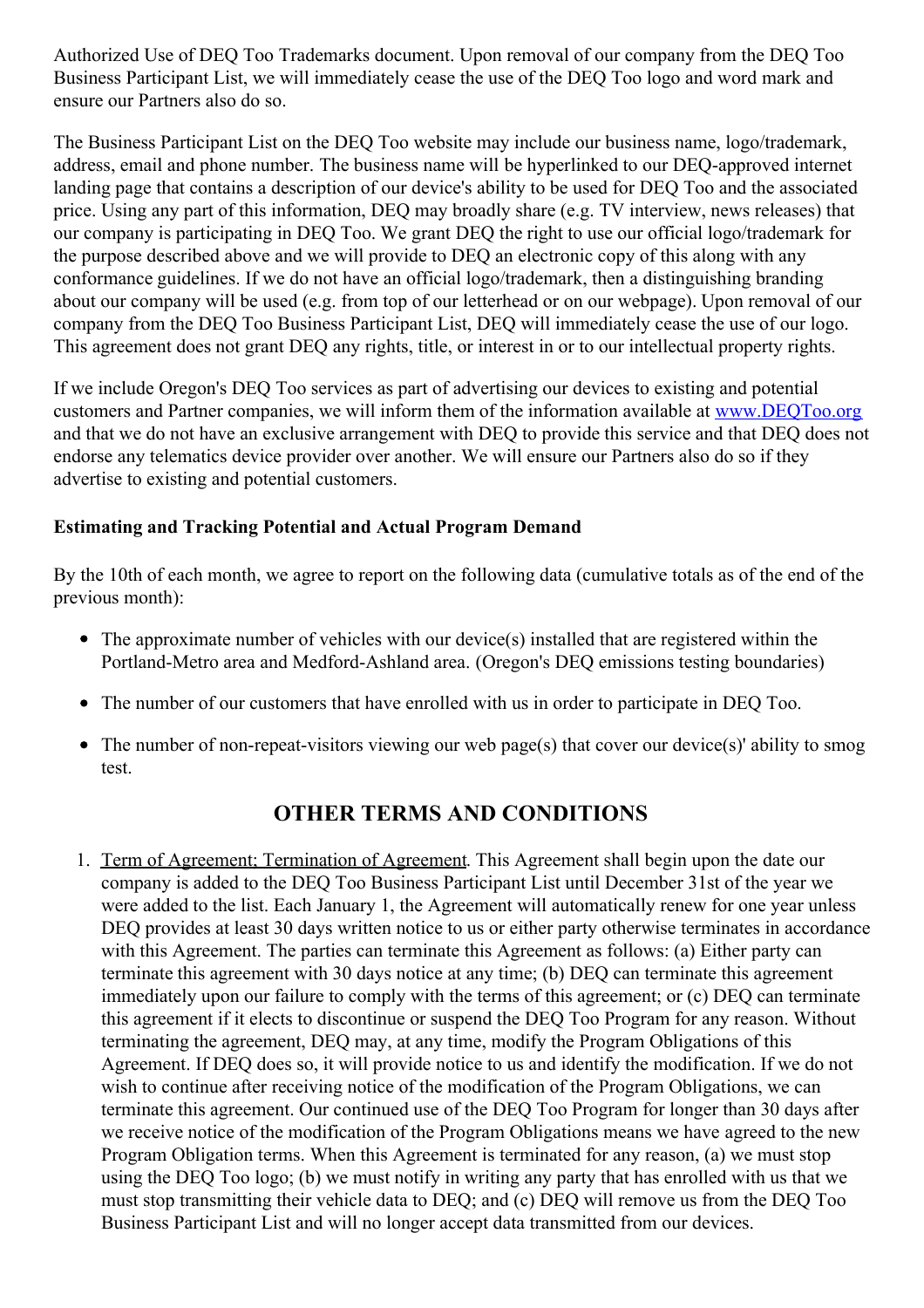- 2. Assignment. Except as is expressly allowed below, we shall not assign this Agreement, in whole or in part, without DEQ's prior written consent, which consent shall not be unreasonably withheld. Our assignment of this Agreement to a parent, affiliate, subsidiary or to a successor organization by merger or acquisition does not require the consent of DEQ. The provisions of this Agreement will be binding upon and will inure to the benefit of any successors and permitted assigns.
- 3. Survival. Any provision of this Agreement which imposes an obligation after termination or expiration of this Agreement shall survive the termination or expiration of this Agreement.
- 4. Confidentiality. We acknowledge that, in the course of performing our responsibilities under this Agreement, we may be exposed to or acquire information that is confidential to DEQ. Any information we receive or acquire relating to DEQ in the performance of this Agreement is deemed to be confidential information of DEQ ("Confidential Information"), with the exception of (i) information that becomes part of the public domain through lawful means and without breach of any confidentiality obligation by us; (ii) information subsequently and rightfully received from third parties who have the necessary rights to transfer the information without any obligation of confidentiality; (iii)information that was known to us prior to the effective date of the Agreement without obligation of confidentiality; (iv) information that is independently developed by us and documented in writing without use of, or reference to, any confidential information of DEQ; and (v) information required to be disclosed by law.
- 5. Indemnity. We shall indemnify and hold harmless DEQ, the State of Oregon, and their agents, officials and employees harmless from all claims, demands, suits, actions, proceedings, losses, liabilities, damages, awards and costs (including reasonable attorneys' fees), which may be brought or made against DEQ, the State of Oregon, or their agents, officials or employees and arising out of or related to any of the following (each, an "indemnifiable loss"): (i) any personal injury, death or property damage caused by any alleged act, omission, error, fault, mistake or negligence of us, our employees, agents, or representatives in connection with or incident to the use of our devices related to the Agreement; (ii) any act or omission by us that constitutes a material breach of the Agreement, including any breach of warranty; or (iii) the infringement of any patent, copyright, trademark, trade secret or other proprietary right of any third party related to our devices used under this Agreement. DEQ shall promptly notify us in writing of any action, claim or demand of which DEQ becomes aware and which DEQ reasonably expects to result in an indemnifiable loss. Our obligation under this section does not extend to any indemnifiable loss to the extent caused by the negligence or willful misconduct of DEQ, the State of Oregon, or their agents, officials or employees.
- 6. Defense of Claims. To the extent we are required under this Agreement to defend DEQ against claims asserted by third parties, DEQ shall reasonably cooperate in good faith, at our reasonable expense, in the defense of the claim and we shall select counsel reasonably acceptable to the Oregon Attorney General to defend the claim and shall bear all costs of counsel. The Oregon Attorney General's acceptance of counsel may not be unreasonably withheld, conditioned or delayed. Counsel must accept appointment as a Special Assistant Attorney General under ORS Chapter 180 before counsel may act in the name of, or represent the interests of, the State of Oregon, DEQ, its officers, employees or agents. DEQ may elect to assume its own defense with an attorney of its own choice and its own expense at any time DEQ determines important governmental interests are at stake. DEQ shall promptly provide notice to us of any claim that may result in an obligation on the part of us to defend. Subject to these limitations, we may defend a claim with counsel of our own choosing, on the condition that no settlement or compromise of any claim may occur without the consent of DEQ, which consent must not be unreasonably withheld, conditioned or delayed.
- 7. Governing Law; Jurisdiction; Venue .This Agreement is to be construed and enforced in accordance with the laws of the State of Oregon, without giving effect to its conflict of law principles, and applicable federal law. Any action or suit brought by the parties relating to this Agreement must be brought and conducted exclusively in the Circuit Court of Marion County for the State of Oregon in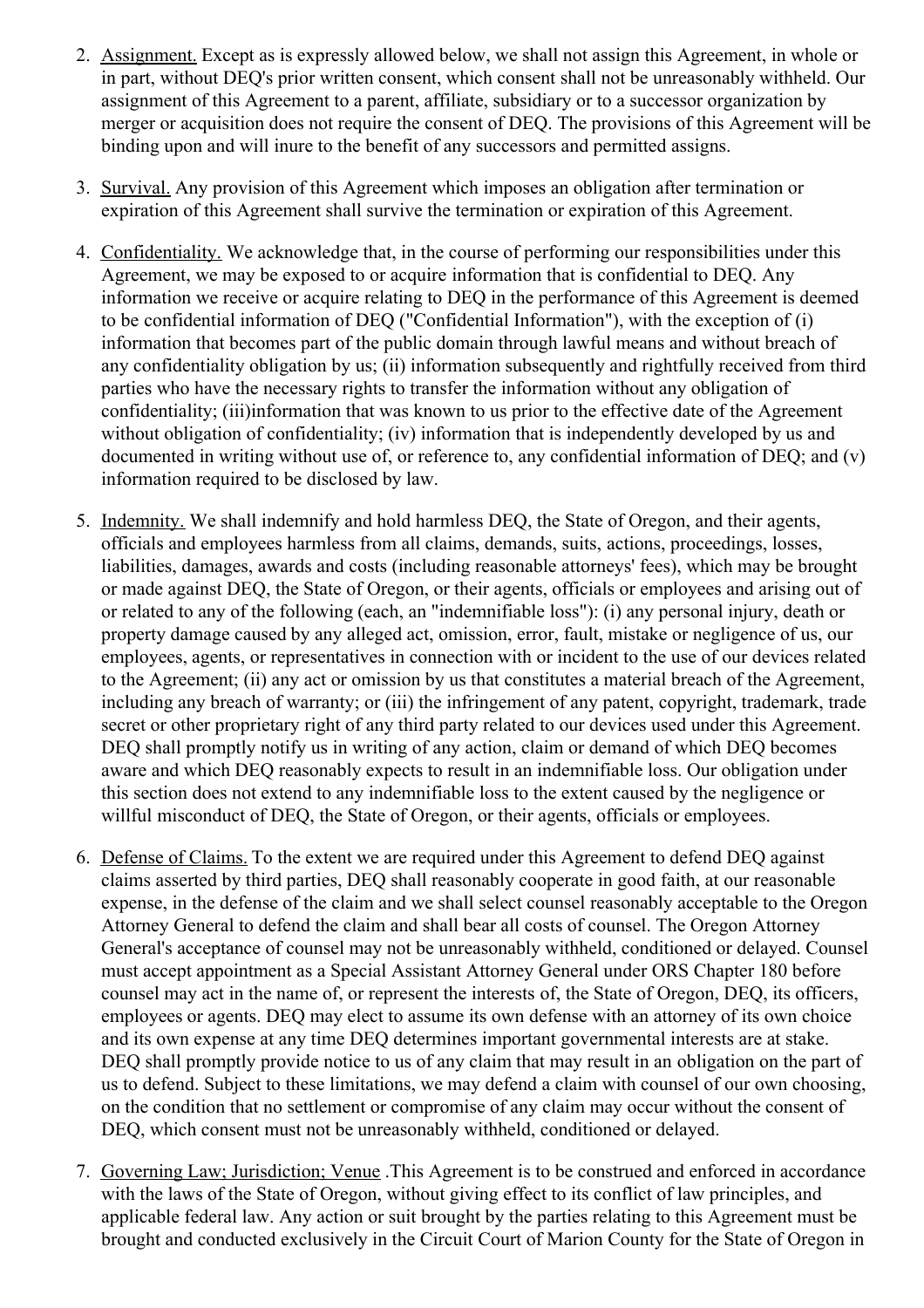Salem, Oregon, unless the claim must be brought in a federal forum, in which case it must be brought and adjudicated exclusively within the United States District Court for the District of Oregon. We hereby consent to the personal jurisdiction of these courts, waive any objection to venue in these courts, and waive any claim that either of these courts is an inconvenient forum. In no way may this section or any other term of this Agreement be construed as a waiver by the State of Oregon of any form of defense or immunity, whether it is sovereign immunity, governmental immunity, immunity based on the Eleventh Amendment to the Constitution of the United States, or otherwise, from any Claim or from the jurisdiction of any court.

- 8. Not a part of DEQ. We shall not act as an agent or employee of DEQ.
- 9. General Representations and Warranties. We represent and warrant to DEQ that (i) we have the power and authority to enter into and perform this Agreement; (ii) this Agreement, when executed and delivered, will be a valid and binding obligation of us enforceable in accordance with its terms; (iii) we will, at all times during the term of this Agreement, be qualified to do business in the State of Oregon. DEQ represents and warrants to us that: (i) DEQ has the power and authority to enter into and perform this Agreement; and (ii) this Agreement, when executed and delivered, will be a valid and binding obligation of DEQ enforceable in accordance with its terms.
- 10. Liability Insurance. At all times while participating in the program:
	- We agree to carry Commercial General Liability or Garage Liability insurance with a minimum \$1,000,000 per occurrence for any number of claimants.
	- If not otherwise covered by our liability insurance, we also agree to carry insurance that protects our company in the event of damage to vehicles that used our device.
- 11. Limitation of Liability. In no event shall either party be liable for any lost profits, lost savings, lost data or other consequential, punitive, exemplary or incidental damages. Neither party excludes or limits its liabilities to the extent they may not be excluded under applicable laws. Our liability for damages to the DEQ for any cause whatsoever is limited to \$5,000,000.
- 12. Compliance with Law. Both parties shall comply with all federal, state and local laws, regulations, executive orders and ordinances applicable to party (including but not limited to all: applicable anticorruption laws and policies at the state and federal level and the Oregon Government Ethics Commission's "A Guide for Public Officials" (2010), as supplemented (2015) (and any successor publications) in performance of this Agreement.
- 13. Tax Compliance Certificate. Our company will provide to DEQ a signed tax compliance certification that certifies the following: By executing this tax compliance certification, I certify under penalty of perjury that I am authorized to act on behalf of the Company and that, to the best of my knowledge, we are not in violation of any Oregon Tax Laws. For purposes of this certification, "Oregon Tax Laws" means a state tax imposed by ORS 320.005 to 320.150 (Miscellaneous Taxes) and ORS chapters 118 (Inheritance Tax), 314 (Income Tax), 316 (Personal Income Tax), 317 (Corporation Excise Tax), 318 (Corporation Income Tax), 321 (Forest Products Tax) and 323 (Cigarettes And Tobacco Products Tax), and the elderly rental assistance program under ORS 310.630 to 310.706; and any local taxes administered by the Department of Revenue under ORS 305.620.
- 14. Notice and Other Communication that is required of us under this Agreement will be provided in writing or email delivered to DEQ at the below addresses:
	- $\circ$  Email degtoo@deq.state.or.us
	- Mail Attention: DEQ Too Program, 1240 SE 12<sup>th</sup> Ave, Portland, Oregon 97214.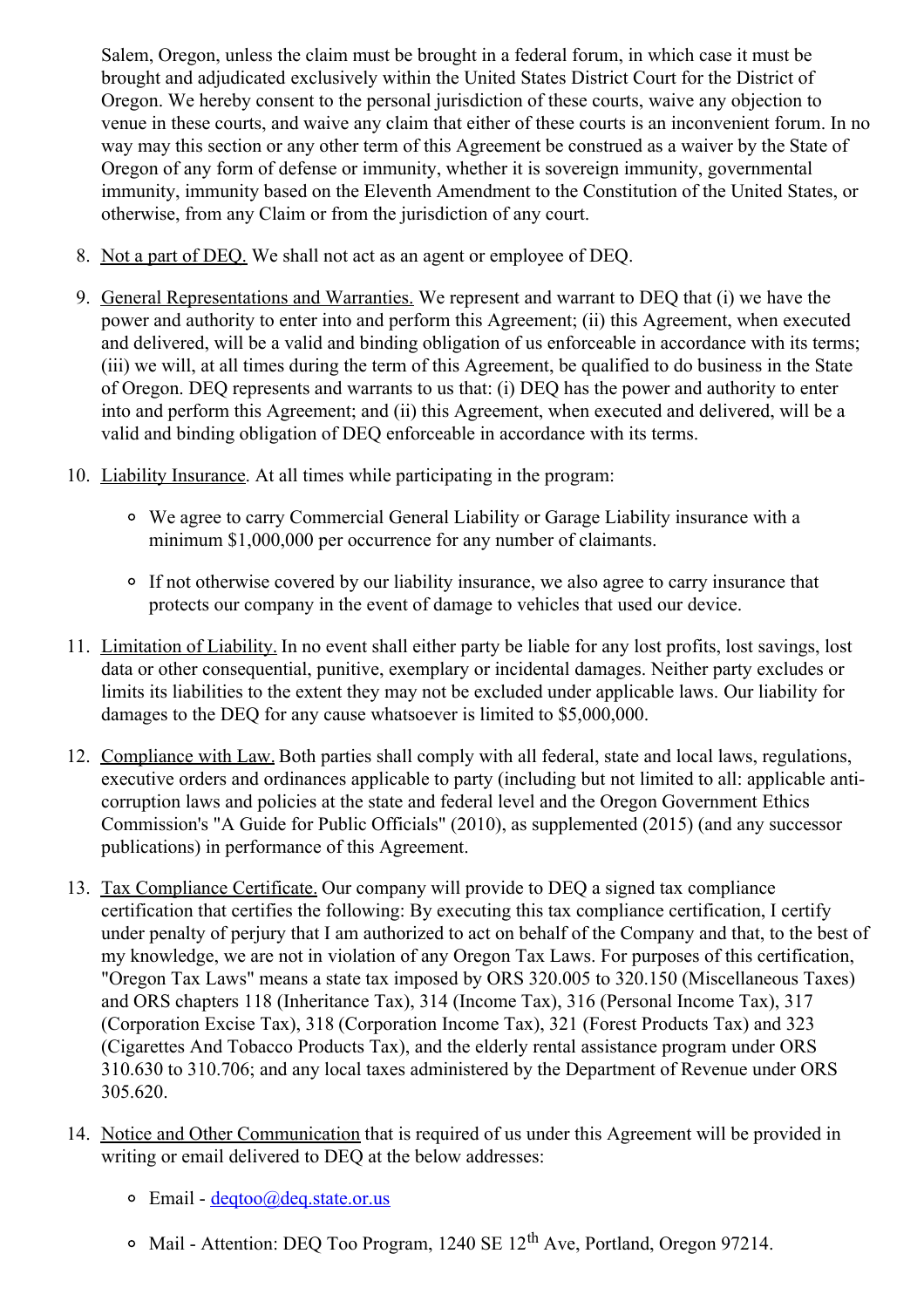# **DOCUMENTATION**

We understand that DEQ will not include us on the DEQ Too Business Participant List without first receiving documentation demonstrating that we meet the requirements of this program. Our documentation will be submitted within 7 days following our electronic submittal of the DEO Too Business Participant enrollment form using [www.DEQToo.org](http://www.deqtoo.org/). We understand that the final determination of our participation is made by DEQ and that DEQ's goal is to make their determination within 30 days of receiving our documentation. DEQ will inform us in writing when we are added to the DEQ Too Business Participant List.

We understand that the documentation must include, but may not be limited to:

- 1. A written statement and signature making it clear to DEQ that the individual agreeing to the terms and conditions via the DEQ Too electronic enrollment form has the authority to commit to the agreement on behalf of the company.
- 2. Submittal of our device(s) or some sort of electronic simulation capability so DEQ can verify they function as we have described.
- 3. The unique serial numbers (LINK\_ID) for each device or the range of numbers that we anticipate being used in the DEQ Too program.
- 4. Any technical/electronic address that DEQ needs for certification/security.
- 5. Declaration of which (Basic or Advanced) communication method we are using with our customers..
- 6. An operational contact name, telephone number and email address will be provided to DEQ for DEQ's internal use only.
- 7. A customer service phone number and/or electronic address so that DEQ can provide this contact information upon request from our customers if/when they experience difficulties with our device/process.
- 8. The Certificate of Insurance.
- 9. The signed Tax Compliance Certificate (DEQ provides the certificate needing our signature).
- 10. Certification that our business is legally authorized to do business in the State of Oregon.
- 11. Show how we are the company with which the vehicle owner enters into original agreement to lease, own and/or activate device.
- 12. If our company provides this to our customer, we will provide DEQ with a description of the OBD details and common knowledge information.
- 13. The title and description of any fees or other financial charges to customers for OBD data transmission and a description of our billing mechanism and frequency.
- 14. How we determine that the motorist has voluntarily agreed that we will send OBD data to DEQ on their behalf. And how we inform the motorist that they are not bound to use DEQ Too to pass Oregon's vehicle emissions test. They can elect to test at a DEQ Clean Air Station even after enrolling in our program.
- 15. The approximate number of vehicles with our device(s) installed that are registered within Oregon's DEQ emissions testing boundaries.